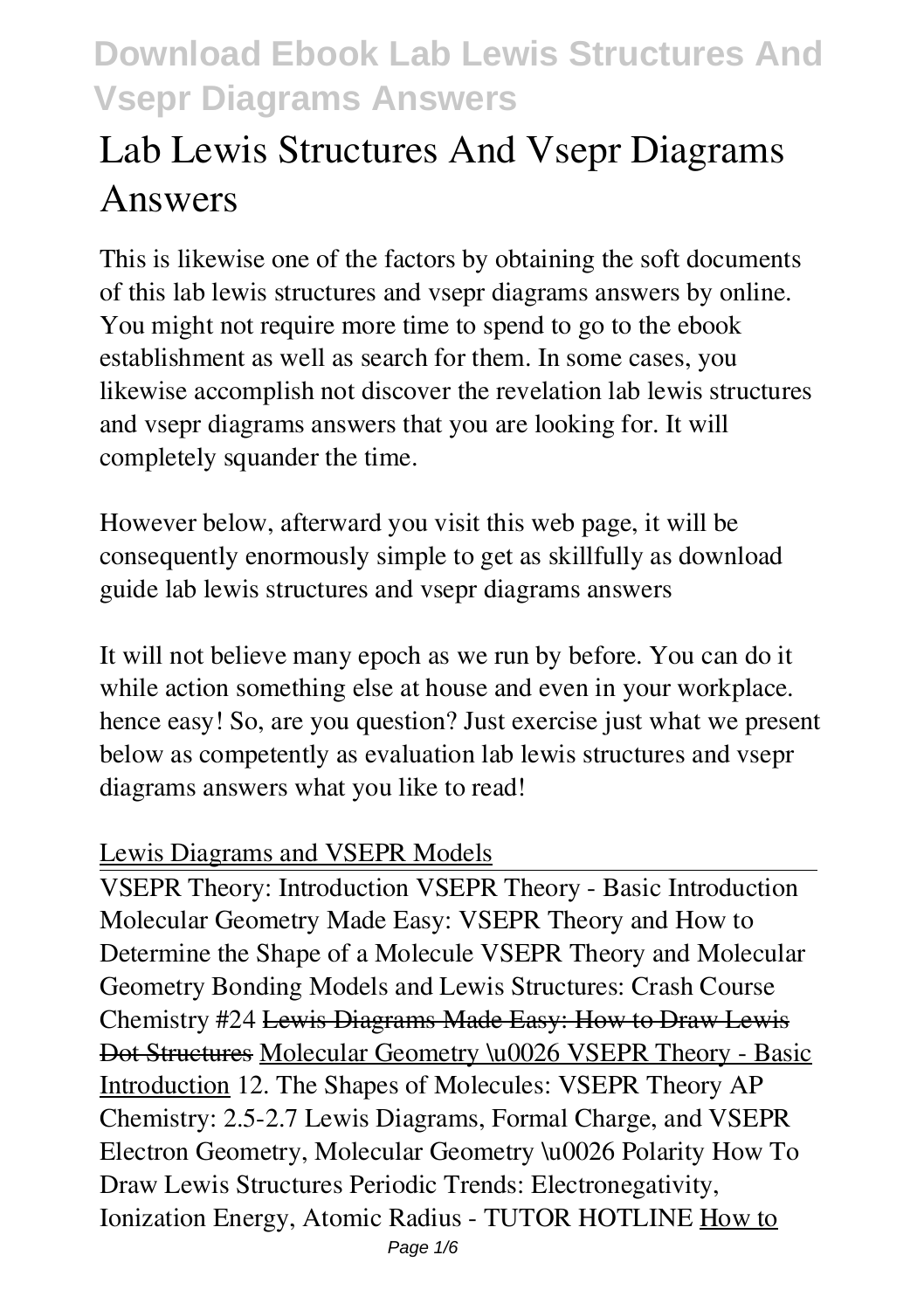Draw Orbital Diagrams and Hund's Rule | Study Chemistry With Us Valence Bond Theory, Hybrid Orbitals, and Molecular Orbital Theory Drawing Lewis Dot Diagrams Memorising Tip to learn Various Shapes in Vsepr Theory (Best Shortcut) *Lewis Dot Structure Practice Problems (with answers and explanation)* Lewis Dot Structures VSEPR Theory Sigma and Pi Bonds: Hybridization Explained! VSEPR Theory + Bond Angles MCAT Lee BrO3-Lewis Structure and VSEPR Geometry **Introduction to Lewis structures, VSEPR, and molecular models - Real Lab Recording** Lewis Structures, Introduction, Formal Charge, Molecular Geometry, Resonance, Polar or Nonpolar **Lewis Structures and VSEPR** VSEPR and Molecular Geometry: Rules, Examples, and **Practice** 

VSEPR*VSEPR Megavideo: 36 Examples including Lewis Structure, Molecular Geometry, Intermolecular Forces VSEPR Theory Practice Problems* Lab Lewis Structures And Vsepr View Unit 5 Lab A1 Lewis Structures and VSEPR Activity.docx from CHEM MISC at Bellevue College. Name: \_ Period: Date: / / Lewis Dot Structures and VSEPR Activity WS Part I:ANALYSIS: Use your

Unit 5 Lab A1 Lewis Structures and VSEPR Activity.docx ... Procedure: 1) Draw the Lewis Structure for each molecule. 2) Determine the number of atoms and lone pairs bonded to the central atom and the VSEPR shape for each molecule. 3) Using the materials provided, create a VSEPR model for each of the molecules.

CHEM Lewis structure VSEPR Lab with Elias complete 2020 (1 ... VSEPR stands for Valence Shell Electron Pair Repulsion. The whole concept revolves around the idea that the electrons in a molecule repel each other and will try and get as far away from each other as possible. VSEPR explains a lot about molecular geometry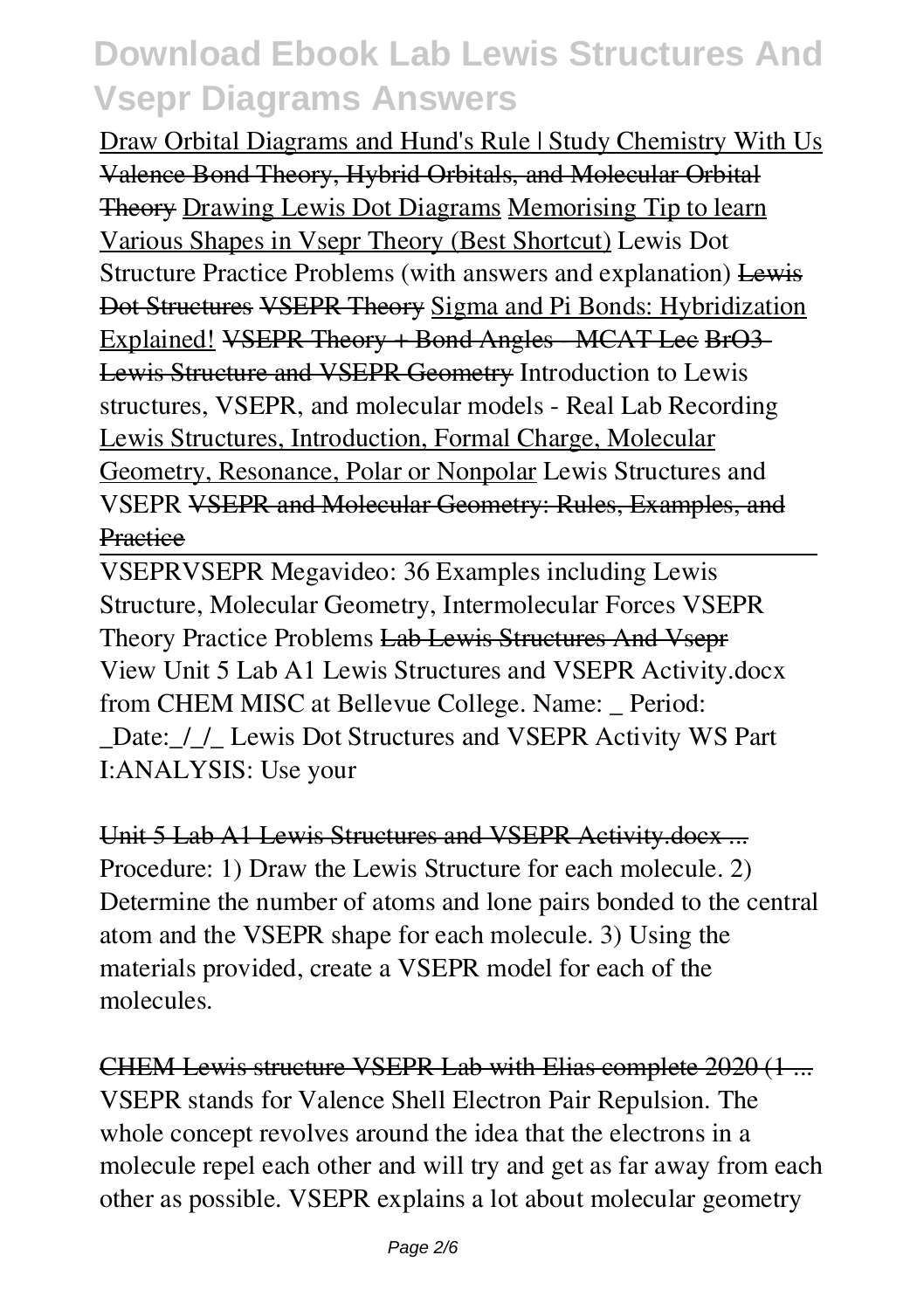and structure. The electrons (both in pairs and singles as you will see)

#### EXPERIMENT 17 Lewis Dot Structure / VSEPR Theory

(3 pts) The VSEPR theory is needed to tell the shape and polarity of a molecule rather than the Lewis Structure, because the VSEPR theory explains electron density. Electron density is whether electrons attract or repel each other, which is based on the charge of the electron.

### Lab 10 CHM 130.docx CHM130LL Lab 10 \u2013 Lewis ...

A Lewis Structure is a representation of covalent molecules (or polyatomic ions) where all the valence electrons are shown distributed about the bonded atoms as either shared electron pairs (bond pairs) or unshared electron pairs (lone pairs). A shared pair of electrons is represented as a short line (a single bond).

9: Lewis Structures and Molecular Shapes (Experiment ... Question: Experiment #14 Lewis Structures, Molecular Geometries And VSEPR Theory LAB OBJECTIVES Practice Writing Lewis (or Electron) Dot Structures For A Variety Of Compounds Determine The Electron Domain And Molecular Geometries Of Various Compounds Determine Overall Molecular Polarity And Orbital Hybridization For A Given Molecule INTRODUCTION PROCEDURE In ...

### Experiment #14 Lewis Structures, Molecular Geometr ...

Lewis structures by applying the valence shell electron pair repulsion (VSEPR) theory. According to the VSEPR theory, groups of electrons about a central atom are arranged so that repulsion between the groups is at a minimum. A group of electrons could be a single bond, a double bond, a triple bond, a lone pair, or a single electron.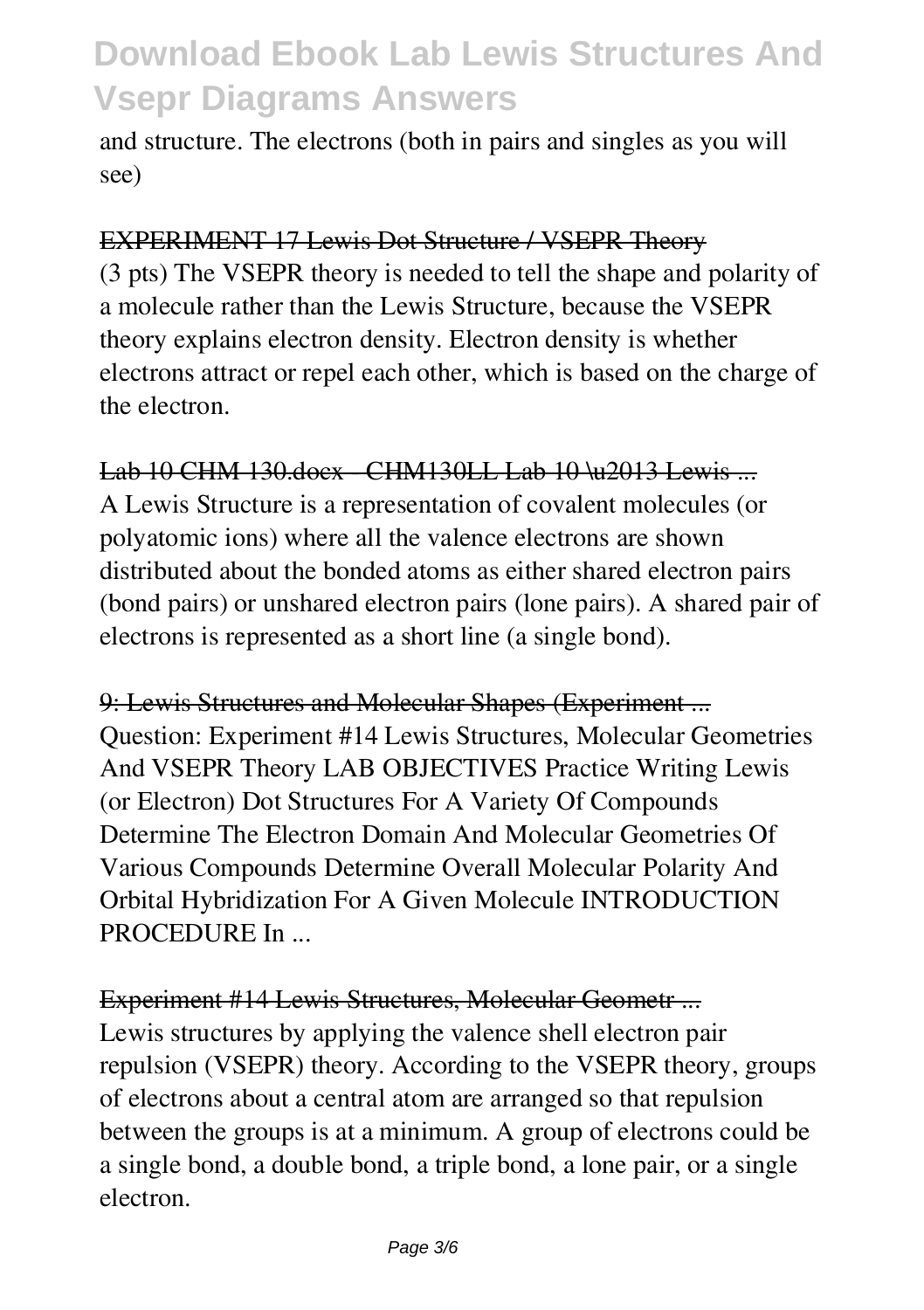### Answers To Vsepr Lab

A Lewis Structure is a representation of covalent molecules (or polyatomic ions) where all the valence electrons are shown distributed about the bonded atoms as either shared electron pairs (bond pairs) or unshared electron pairs (lone pairs). A shared pair of electrons is represented as a short line (a single bond).

## 17: VSEPR Theory and Shapes of Molecules (Experiment ...

Lewis structures and VSEPR theory offer useful models for visualizing the structures of covalent compounds. Pre-Lab Questions (Use a separate sheet of paper to answer the questions. ) and the linear. Describe the structure and function of cartilage. Thanks for sharing this wealth of information. Valence Shell Electron Pair Repulsion Theory (VSEPR).

### Lewis Structures And Molecular Shapes Lab Answers

Explore molecule shapes by building molecules in 3D! How does molecule shape change with different numbers of bonds and electron pairs? Find out by adding single, double or triple bonds and lone pairs to the central atom. Then, compare the model to real molecules!

### Molecule Shapes - VSEPR | Lone Pairs | Bonds - PhET ...

Lewis structures and VSEPR. Students use the Molecular Model Set to study the relationship between the bonding capacity of individual atoms and 3D molecular structure. Supports NGSS Performance Expectation HS-PS1-3: Plan and conduct an investigation to gather evidence to compare the structure of substances at the bulk scale to infer the strength of electrical forces between particles.

Lewis structures and VSEPR Essential Chemistry Teacher... The electronic structure of molecules can be illustrated by Lewis structures, which can be used to and properties such as geometry, bond orders, bond lengths, relative bond energies, and dipoles.<br> $P_{\text{age}}4/6$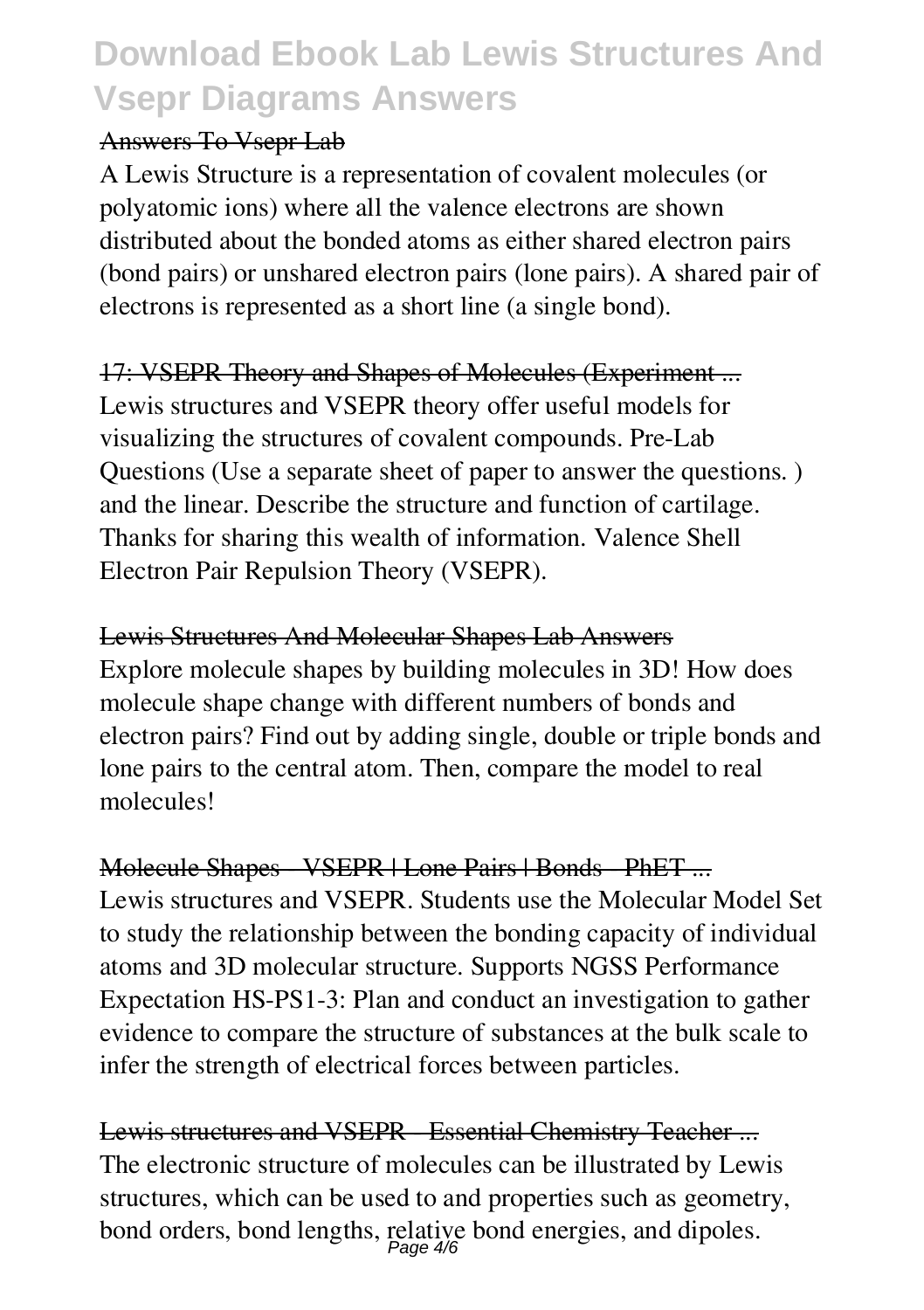Examples: Lewis structures of H 2 O and SO 2: <. Valence Shell Electron Pair Repulsion (VSEPR) theory, along with Lewis structures can be used to predict molecular geometry.

#### Lewis Structures and VSEPR - Softschools.com

Molecular Structure: Lewis Structures and VSEPR Pre-Lab Name Date Instructor Section Instructions Draw the most stable Lewis dot structures for the following compounds/ions. State the shape of the molecule, the bond angles around the central atom, and whether the molecule/ionic entity is polar, or nonpolar.

#### Solved: Molecular Structure: Lewis Structures And VSEPR Pr ...

Valence Shell Electron Pair Repulsion (VSEPR) theory allows the Chemist to predict the 3-dimensional shape of molecules from knowledge of their Lewis Dot structure. The basic principle of the VSEPR theory is that electrons repel one another because of their like (negative) charges. www.hudson.k12.oh.us

### Vsepr Lab Answers

Lab Partner \_\_\_\_\_ Lab Section\_\_\_\_\_\_ Lab Report for VSEPR Theory and Shapes of Molecules HCN 1. Lewis Structure 2. Perspective drawing 3. Number of atoms bonded to central atom 4. Number of non-bonding electron pairs on the central atom 5. Electronic geometry: 6. Molecular geometry with ideal bond angles 7.

## Lab Report for VSEPR Theory and Shapes of Molecules

Big Idea Valence Shell Electron Pair Repulsion Theory (VSEPR) allows chemists to infer the shape of molecules. VSEPR - Chemistry | Socratic According to the VSEPR theory, groups of electrons about a central atom are arranged so that repulsion between the groups is at a minimum. A group of electrons could be a single bond, a double bond, a triple bond, a lone pair, or a single electron. Valence Shell Electron Pair Repulsion Theory (VSEPR) Page 5/6